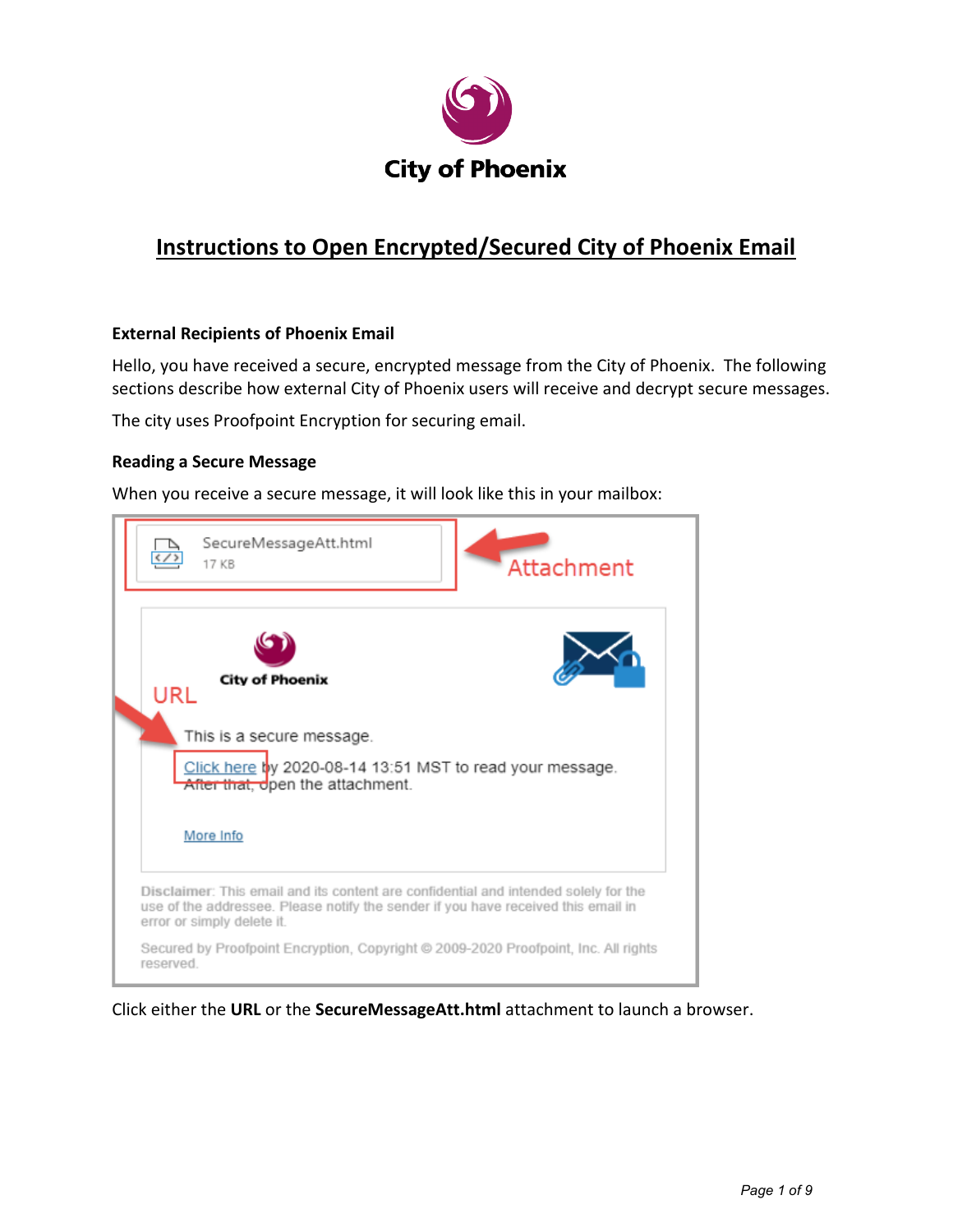### **Open the Attachment**

If this is the first time you are receiving a secure message, you will be prompted to register with Email Encryption. Otherwise, you will be prompted to log in to Email Encryption.

Click the **Click to read message** button.



**Note:** Some email and webmail clients display the Email Encryption secure message attachment inline – for example, Mozilla Thunderbird will do this. When you click the "Click to read message" link, you will see an error message. The solution is to first save the attachment to disk before opening it.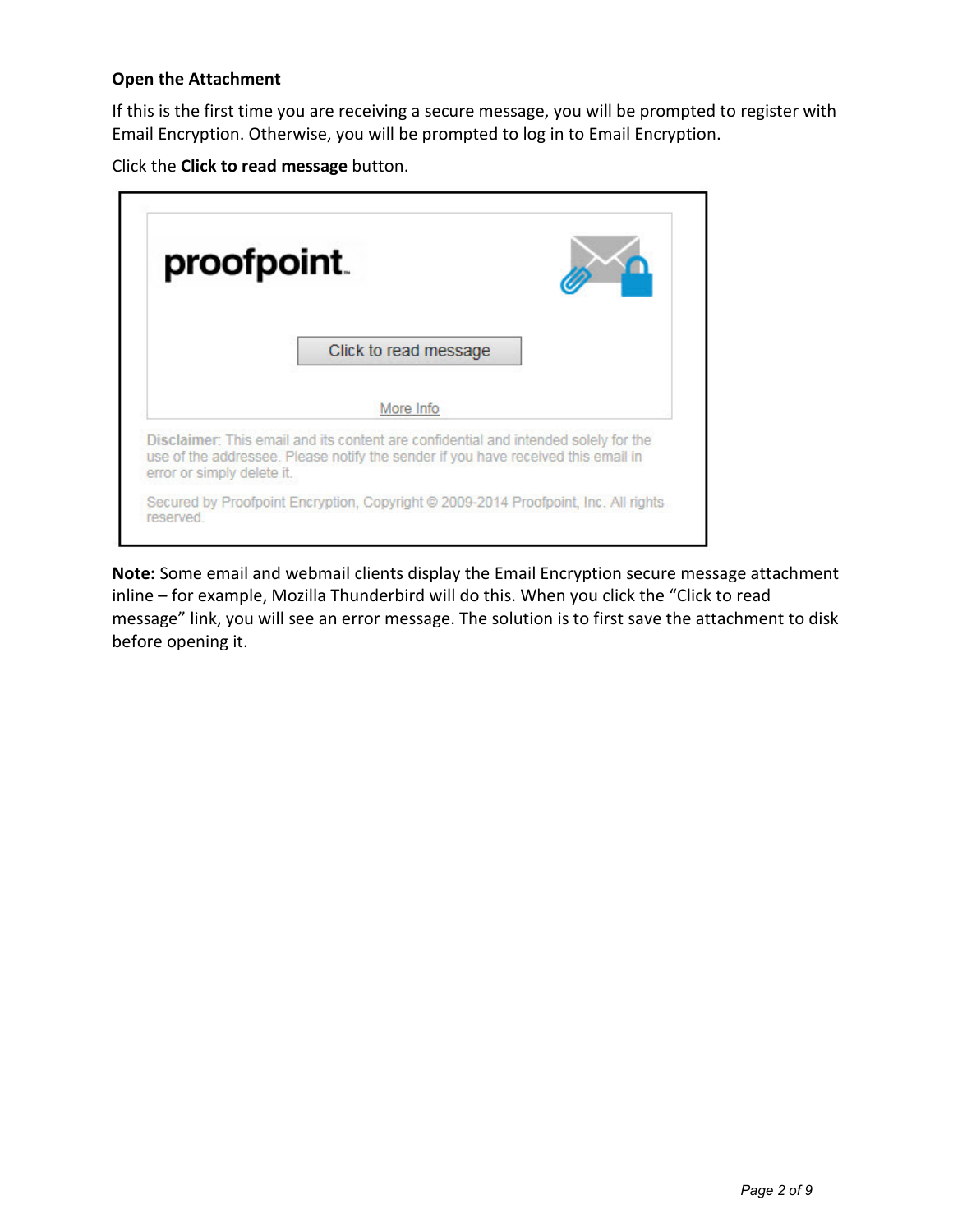# **Registering with Email Encryption**

The first time you receive a secure message, you will be prompted to create an account to register with Email Encryption.

You will see the following message the first time you use Email Encryption:

First time here? *You'll be asked to register*.

Already registered? *You'll be asked to log in*.

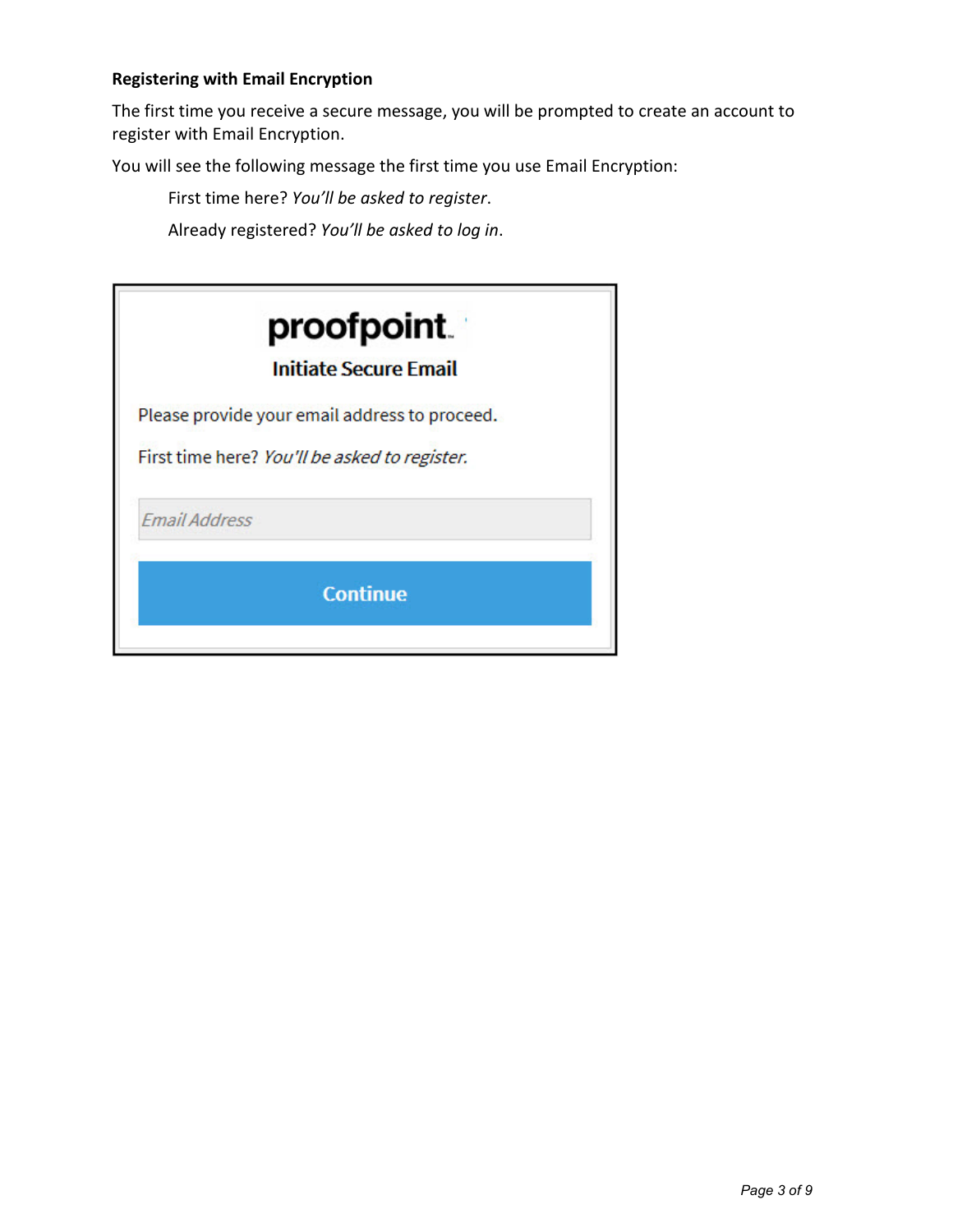You will be required to create an account with password reset questions.

|                       | <b>City of Phoenix</b><br>Registration    |  |
|-----------------------|-------------------------------------------|--|
|                       |                                           |  |
|                       | Create your account to read secure email. |  |
| <b>Email Address:</b> | @gmail.com                                |  |
| First Name:           |                                           |  |
| Last Name:            |                                           |  |
| Password:             |                                           |  |
| Confirm Password:     |                                           |  |
| Question:             | Your childhood best friend                |  |
| Answer:               |                                           |  |
|                       | <b>Continue</b>                           |  |

**Note:** Your password cannot contain spaces.

Fill in the fields, select your security question and answer, and then click **Continue**.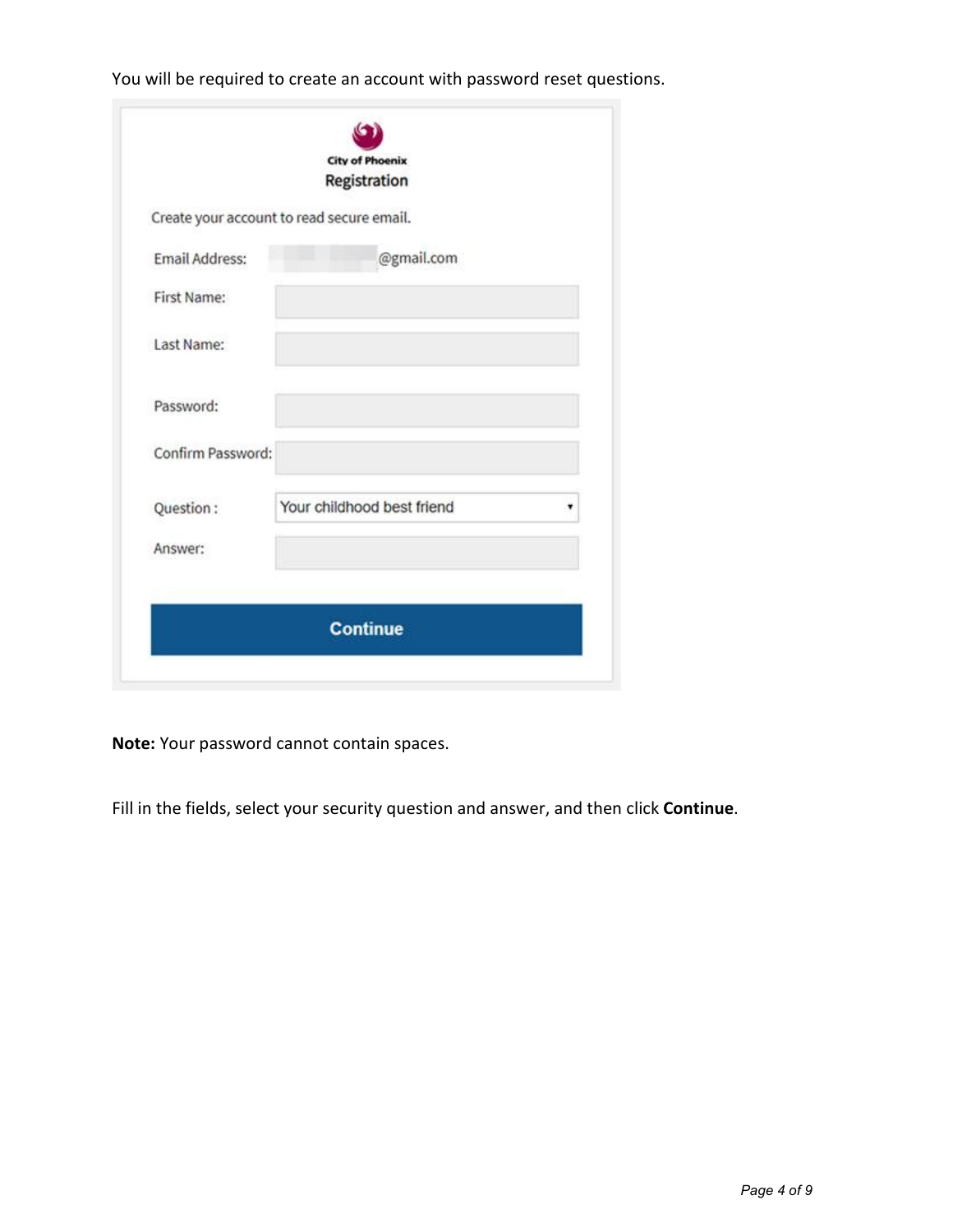# **Read Your Message**

**Reply** and **Reply All** options are available.

| proofpoint.                           | <b>Logout</b>                |
|---------------------------------------|------------------------------|
| Ш<br><b>Reply All</b><br><b>Reply</b> | Help                         |
| <b>Test Message</b><br>From:          | Digital Signature is VALID ◆ |
| To:<br>C <sub>C</sub>                 |                              |
| 9/24/2014 2:15:03 PM<br>Sent:         |                              |
| Hello, this is a test message         |                              |

If you click **Reply** or **Reply All** you cannot add more recipients to the message.

|             | proofpoint.                                                                                                                |                          |  |  |  |  |
|-------------|----------------------------------------------------------------------------------------------------------------------------|--------------------------|--|--|--|--|
| <b>Send</b> | Help<br><b>Cancel</b>                                                                                                      |                          |  |  |  |  |
| To:         | SPILIN LIFTURERED IN LIFE                                                                                                  |                          |  |  |  |  |
|             | Subject: RE: Test Message                                                                                                  |                          |  |  |  |  |
|             | $\Box$ Send me a copy<br>Attach a file (<br><b>√ 咱 咱 く ♪ B st Format V Font V S V A: B I U abt x2 x2 三 三 ∈ 在 ♥ ミ ミ ヨ 目</b> |                          |  |  |  |  |
|             | $\bullet$ $\bullet$ $\Box$ $\Omega$                                                                                        | $\overline{\phantom{a}}$ |  |  |  |  |

Click **Logout** when you are done.

| proofpoint.           |  |
|-----------------------|--|
| Send<br><b>Cancel</b> |  |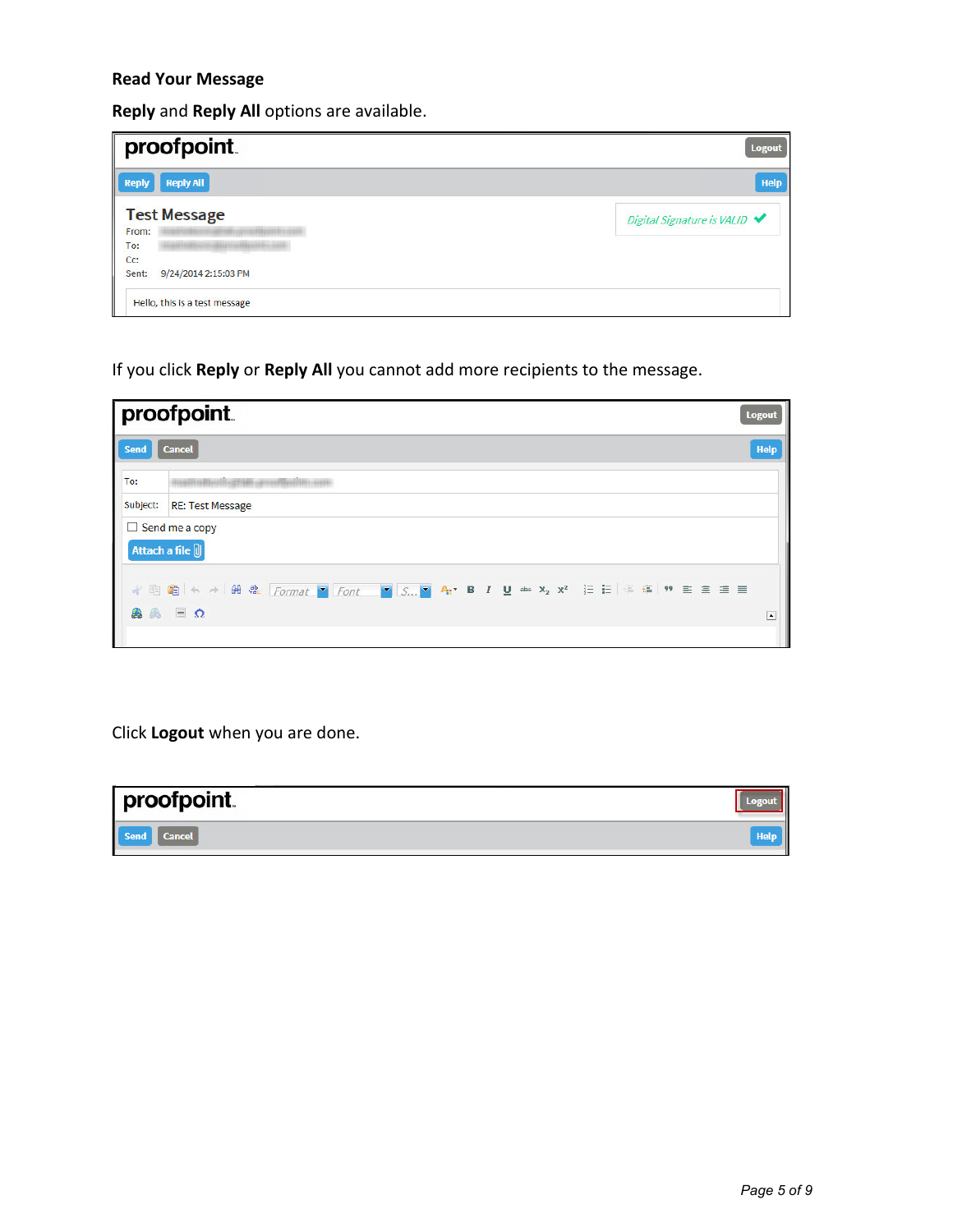The next time you want to read a secure message from the City, you will be prompted to log in to Email Encryption using your password.

|                        | proofpoint.<br>Login                |
|------------------------|-------------------------------------|
|                        | Log in to read your secure message. |
|                        |                                     |
| Password               |                                     |
| <b>Forgot Password</b> |                                     |
|                        |                                     |
|                        | <b>Continue</b>                     |
|                        |                                     |

# **Forgetting Your Password**

If you forgot your password, click the **Forgot Password** link.

| proofpoint.<br>Login                |  |
|-------------------------------------|--|
| Log in to read your secure message. |  |
|                                     |  |
| Password<br><b>Forgot Password</b>  |  |
| <b>Continue</b>                     |  |
|                                     |  |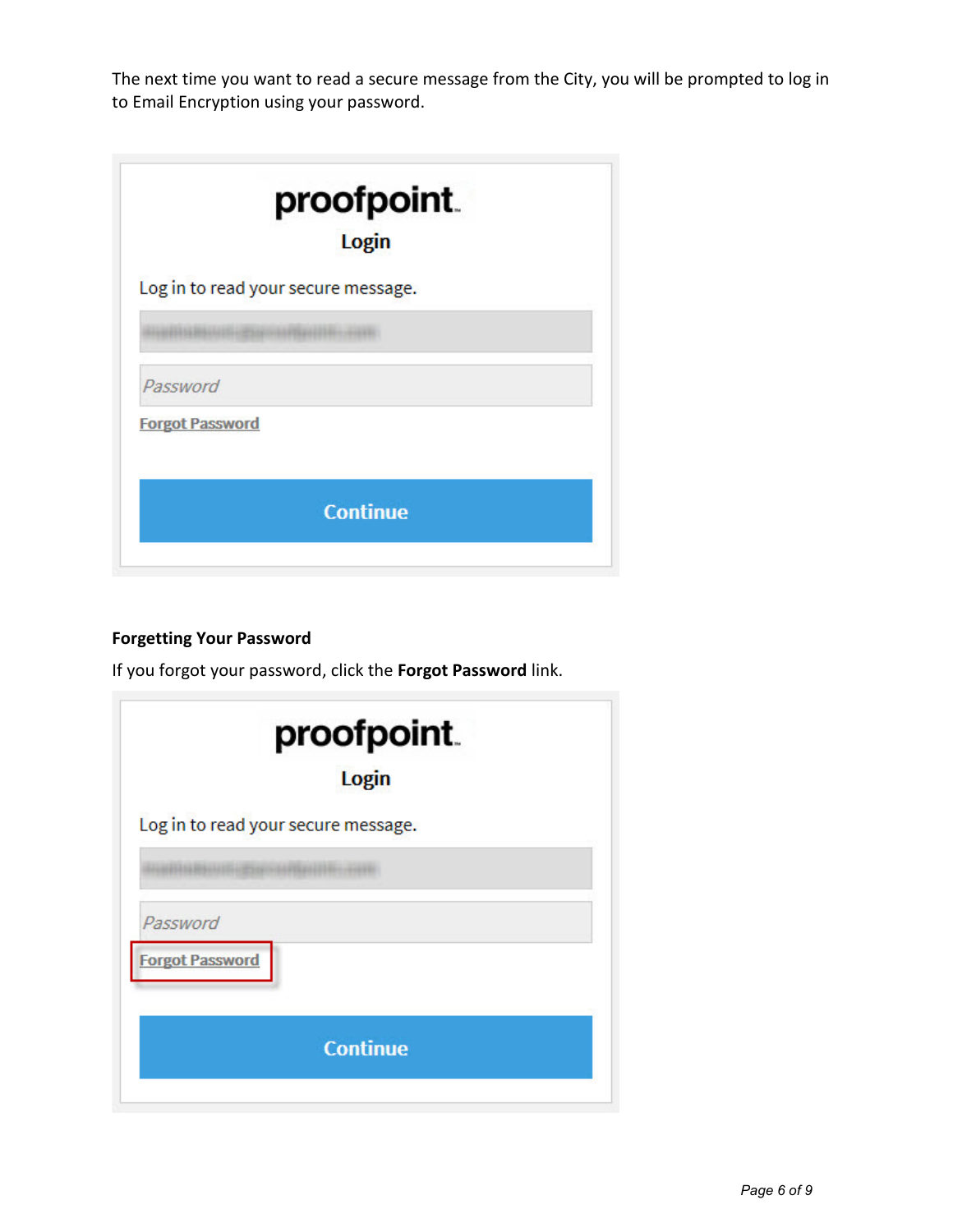• You will be prompted to answer your password reset question. You will then be prompted to reset your password.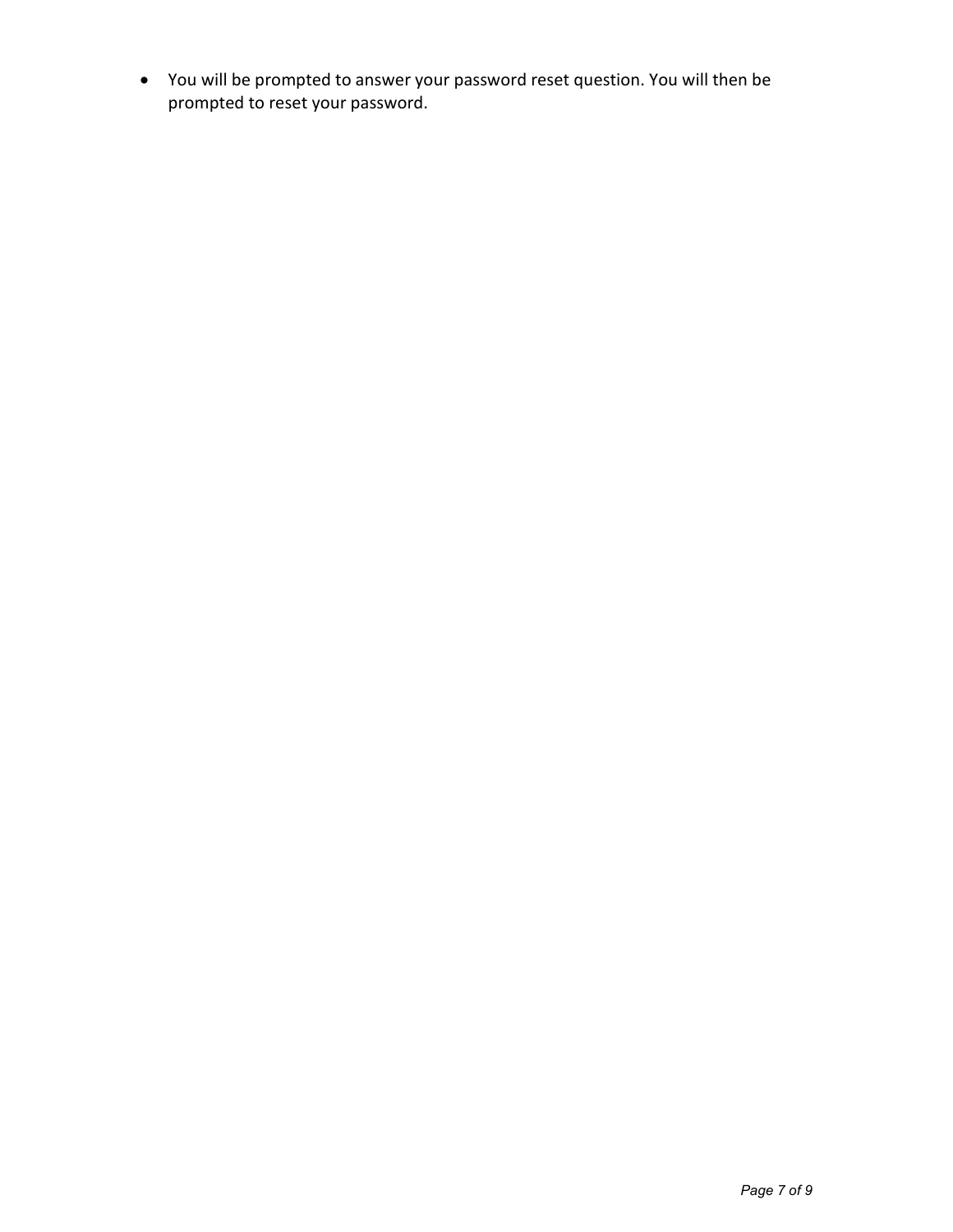### **Troubleshooting**

This section describes error messages and what they mean.

- **You authenticated successfully, but do not have permission to decrypt this message.** You do not have permission to decrypt this message, or the administrator has disabled your ability to decrypt the message.
- **You authenticated successfully, but the decryption key for your message has been deleted.**

The decryption key for this message has expired or has been deleted.

• **There was a critical error processing your request. There may be a problem with the system or your request.**

Proofpoint Encryption is temporarily unavailable. If this situation persists, contact the City Enterprise Service Desk at (602) 534-4357.

- **The message you are trying to read is corrupted and cannot be processed. Please contact the sender of the message.** The message is corrupted and cannot be decrypted. Contact the sender of the message.
- **The page you requested was not found. If you clicked a link to get here, click the Back button in your browser to return to the previous page.** The page you are trying to view in the browser is not available or does not exist. Click the Back button in your browser.
- **The username you requested has already been registered.** You have already authenticated with Proofpoint Encryption.
- **There was an error retrieving the key for your message.** The key server is temporarily unavailable. Try again later.
- **Your account has been disabled.** The email administrator has disabled your account.
- **Login Disabled** You do not have permission to perform this action.